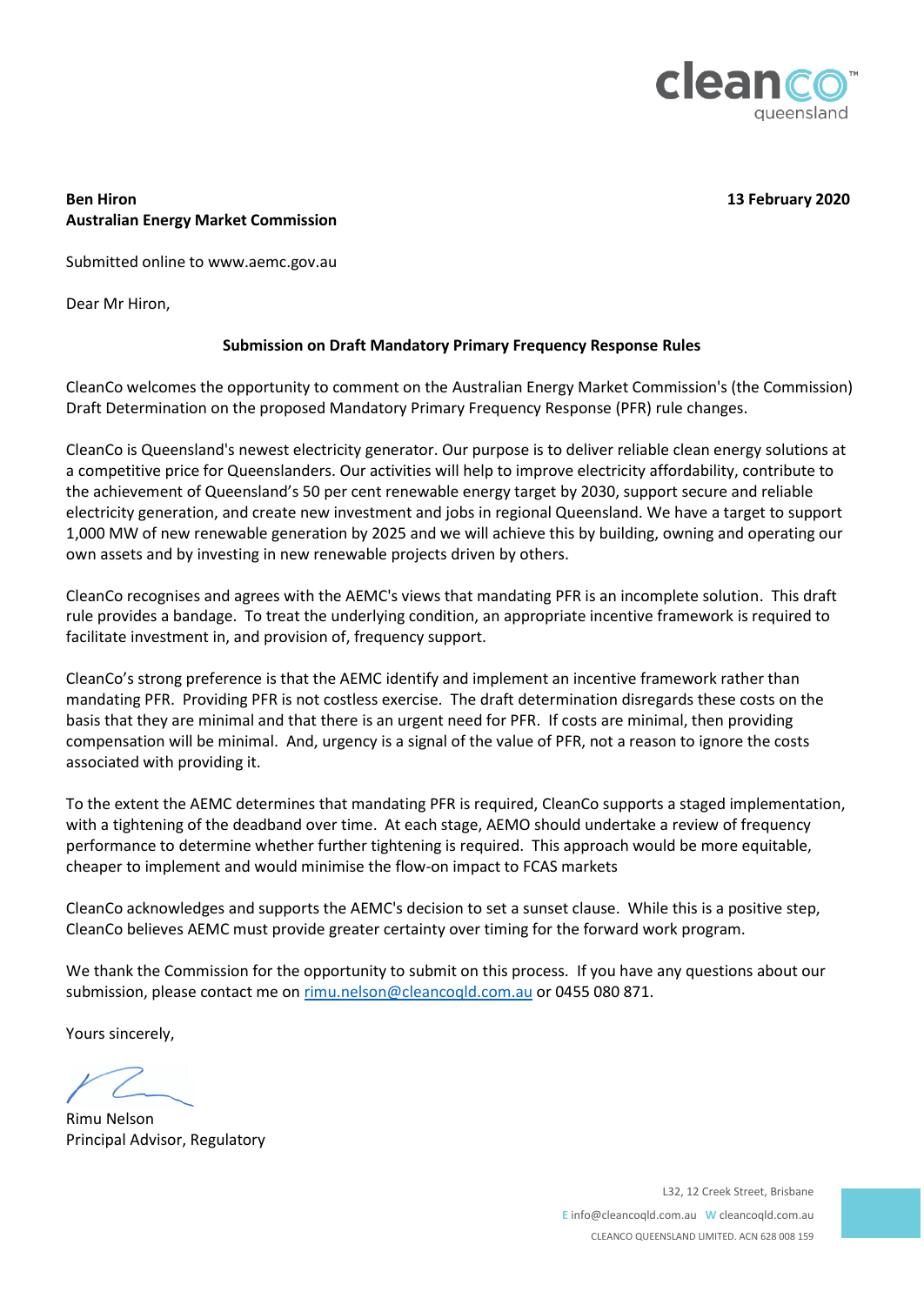

#### **Attachment 1 - Issues in Detail**

### *The Draft Rule*

CleanCo notes that the deadband proposed by AEMO has never been attempted or tested with our generators. Preliminary advice suggests that the bulk of CleanCo's generation would be unable to comply with the +-0.15Hz deadband proposed by AEMO. CleanCo may be able to comply with broader deadbands, although in some instances this would come at a material expense. This is likely the case across the sector.

Moreover, the longer-term implications and costs of running at tighter deadbands is not well understood in the Australian environment. Operating at a tighter deadband increases wear and tear on turbines, leading to increased overhaul costs and frequency. Under an incentive-based framework, the market participant is responsible for assessing these costs and determining whether the market returns are sufficient to warrant the additional cost. In the instance of mandating PFR, responsibility for undertaking this assessment should lie with the AEMC.

CleanCo also considers the AEMC must form a view on an appropriate, evidence-based target level of frequency performance. At this stage, it is unclear what success (or 'enough') looks like. As outlined below (in implementation), CleanCo proposes that the PFR deadband be transitioned/tightened over time. A broader deadband may be able to provide the level frequency performance desired, but this cannot be measured without a target.

#### *Exemptions*

CleanCo broadly supports the AEMC's principles for the exemption framework in AEMO's Primary Frequency Response Requirements. However, principal four should be expanded to clarify that consideration of operating/ongoing expenses should be relative to size/output of the generator (similar to principle 1).

While supportive of a principle-based exemption framework, CleanCo considers that appropriate standing exemptions would reduce regulatory burden for generators and streamline AEMO's work program. As proposed by AEMO, standing exemptions for the steam turbine components of CCGT plant and generators operating in synchronous condenser mode should be included in the AEMC's final rule.

CleanCo also considers a minimum capacity should be considered, for simplicity. AEMO and AEMC both noted that applying the PFR requirement to scheduled and semi-scheduled generators effectively excludes generators with a nameplate capacity of less than 30MW. CleanCo, however, has four scheduled units below this threshold and two scheduled units just above - these are all caught by the existing proposal despite their limited scale and impact on frequency.

It may also provide greater certainty to AEMO and market participants for AEMC to clarify that generators exempt or partially exempt from providing PFR are still able to provide contingency and regulation FCAS. Given concerns around frequency control in the NEM, it would be counterproductive to exclude generators from providing FCAS because they are unable to fully comply with the PFR requirements.